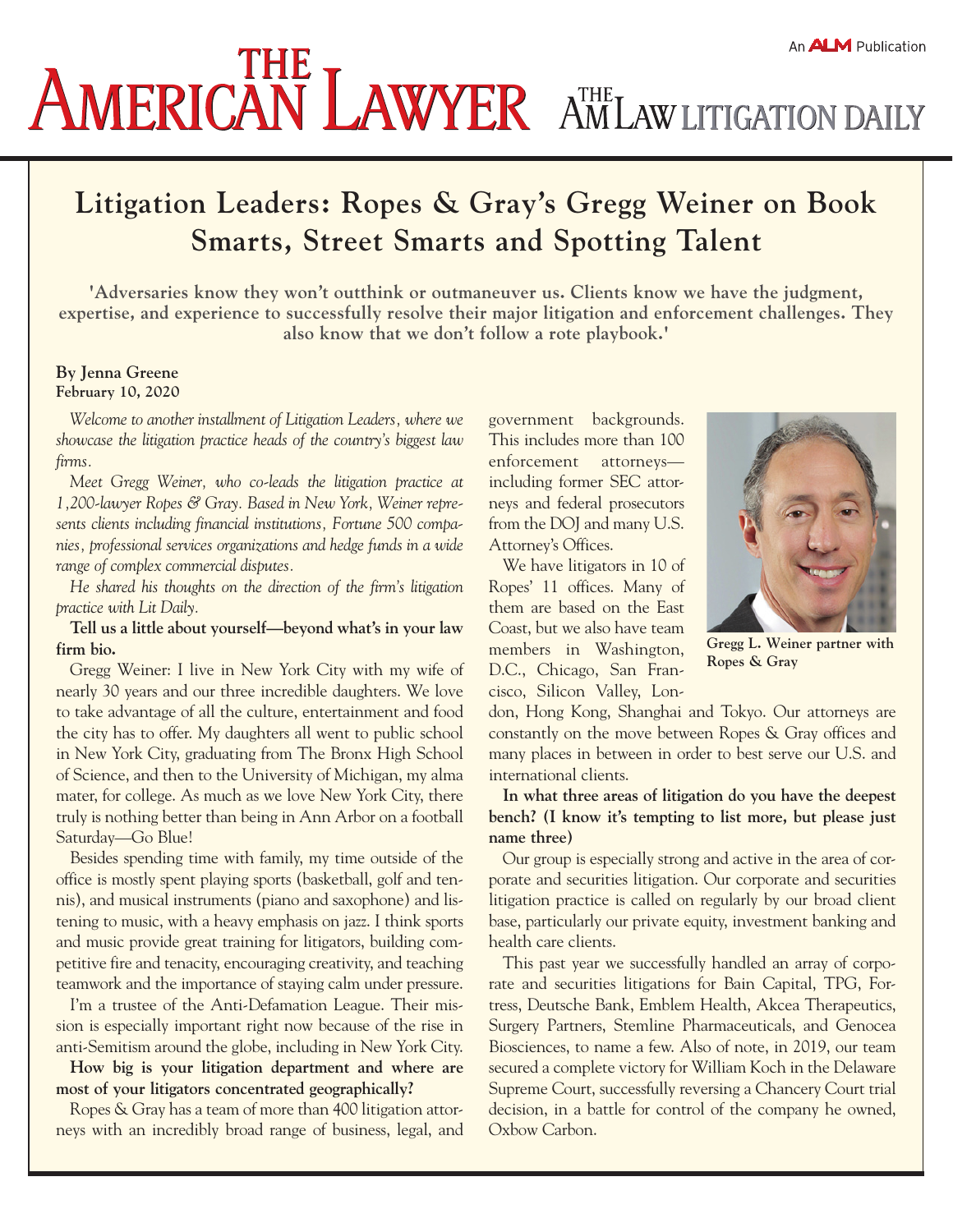Our white collar practice is a powerhouse. It was named a "White Collar Practice of the Year" by Law360 in 2019. Widely known for conducting sophisticated and complex cross-border investigations, the practice has more than 100 enforcement attorneys, many of whom excelled as federal prosecutors and government lawyers at the DOJ, SEC and U.S. Attorney's Offices.

Asset managers, investment funds, investment banks and private equity firms turn to us to navigate complex investigations, especially when the SEC comes knocking. Our health care litigation practice is renowned for helping companies manage investigations and litigation, especially FCA, FCDA, off-label and fraud cases.

We're also the only firm in the country representing three different defendants in the much talked about Varsity Blues college admissions matter. We also have an incredibly strong group of anti-corruption and international risk attorneys across three continents (North America, Europe and Asia) who form an integrated global network to guide U.S., foreign and multinational corporations through complex transactions, investigations and sensitive cross-border issues.

On the asset management side, we have a leading practice advising hedge funds, credit funds and other alternative asset management firms. We represent these clients in a range of matters, including excessive fee claims, securities claims and derivative cases. In the past six months alone, we have succeeded in defending claims against numerous asset managers such as MetWest Asset Management, ProShares ETFs and Sequoia Fund. Notably, we were the first firm ever to secure summary judgment in excessive fee cases, and we established the Supreme Court standard against which 36(b) liability is now measured in Jones v. Harris Associates.

#### **As head of the department, what are some of your goals or priorities?**

A top priority is to continue to grow and evolve our core areas of expertise. We want to be in a position to help our clients adapt to a changing world. The issues our clients litigated 10 years ago are not the same today, and will not be the same 10 years from now. Our teams are constantly and proactively identifying litigation issues and trends so we can anticipate client needs in the future.

Connecting the firm is another important priority. Attorneys across the firm are preeminent thought leaders in highly regulated and highly competitive cutting-edge industries. Health care and life sciences, asset management, technology, and private equity are all areas where the firm excels, and we have a competitive advantage when we leverage those resources in litigation. Given the size and scope of the firm, this requires constant focus and attention.

Litigation is a talent game. To succeed, you need the best

lawyers on your team. Thus, we are immensely focused on recruiting the most talented and diverse associates, and then training and empowering them. Identifying the best law school candidates is challenging. We do not rely strictly on grades at the most prestigious law schools.

Malcolm Gladwell recently spoke to our partners at a firm retreat. As he describes in his new book, Talking to Strangers, the market for talent is inefficient in law and other industries, meaning the standard systems of recruiting are often imperfect in identifying the candidates most likely to be successful. One of my priorities is to ensure that we overcome these inefficiencies and ensure that we are identifying, hiring and retaining the most talented people.

#### **What do you see as hallmarks of your firm's litigators? What makes you different?**

Ropes & Gray is known for the smarts and sophistication of its litigators. What really sets us apart, though, is the uniquely collaborative culture we practice in which enables us to leverage the experience of our lawyers across geographies and practices.

Put simply, we combine subject matter expertise and industry knowledge with great legal advocacy. Adversaries know they won't outthink or outmaneuver us. Clients know we have the judgment, expertise, and experience to successfully resolve their major litigation and enforcement challenges. They also know that we don't follow a rote playbook instead, we employ creative strategies and tactics tailored to the unique aspects of the matter.

In order to succeed at this, we invest heavily in an early case assessment, which we use to develop a clear strategy and game plan, always with an eye toward trial. We also have a great appellate team that gets involved early to help us craft our strategy to ultimately ensure a greater chance of success before an appellate court down the road, if necessary.

### **How many lateral litigation partners have you hired in the last 12 months? (Please mention names.) What do you look for in lateral hires?**

We always keep an eye out for exceptional talent, both homegrown and top talent in the field, including from government agencies. We go through a lengthy vetting and recruiting process to make sure any lateral is the right fit culturally—we want A-level talent and technical expertise, but identifying great collaborators is equally important. As a lateral partner myself nearly five years ago, I believe that a combination of lateral recruitment and internal promotions is the most effective way to build the strongest team possible.

In early 2020, we welcomed partner Stephanie Webster, one of the top health care lawyers and appellate litigators in the country. Her impressive career includes leading a team in a recent landmark win before the U.S. Supreme Court in Allina Health Services. In a resounding 7-1 decision, handed